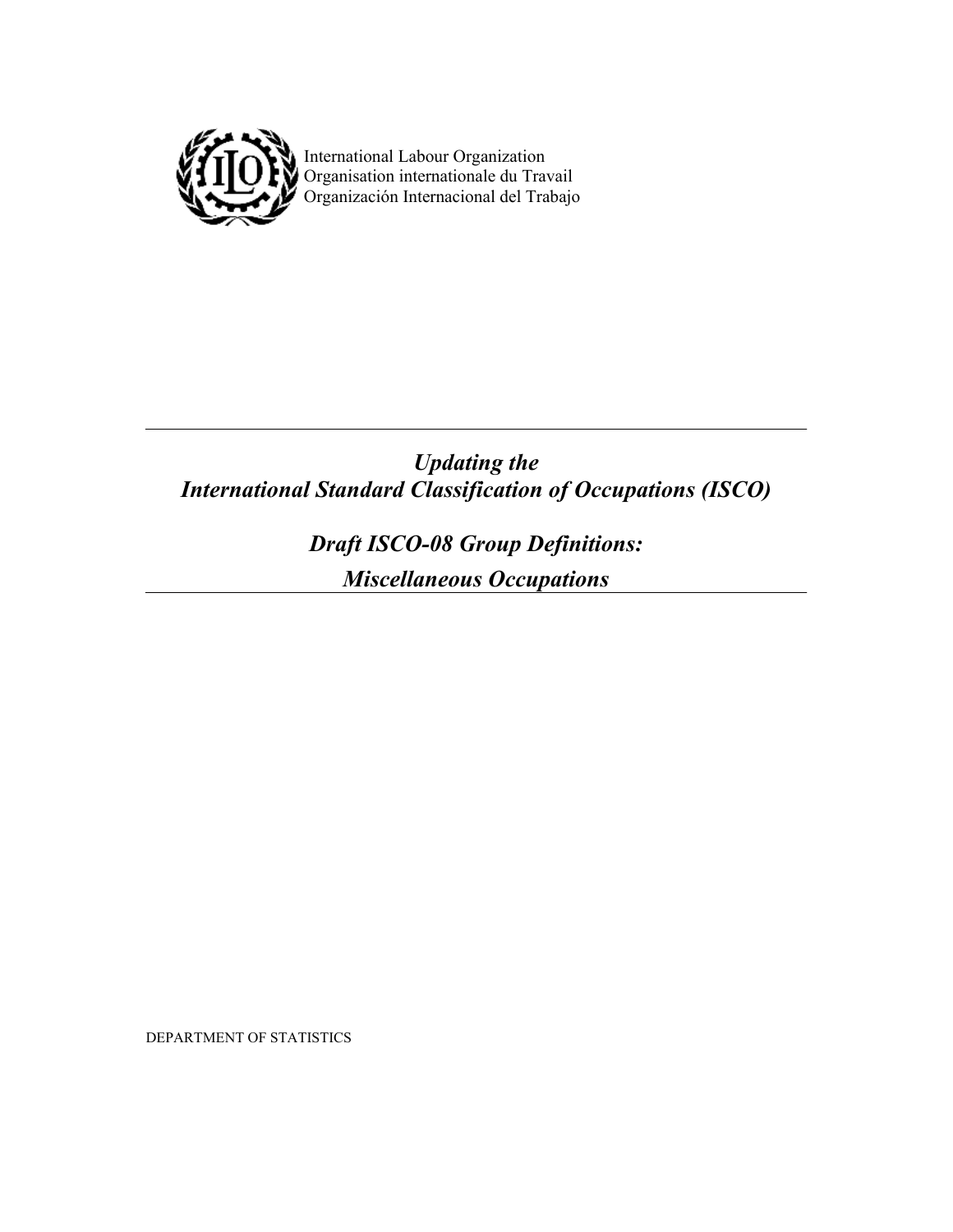**ISCO 08 Code 516 Title EN Other personal services workers** 

#### **Lead Statement**

 Other personal services workers perform various tasks in order to improve the appearance of individuals, provide companionship or look after the wardrobe and other personal effects of employers, or provide embalming and funeral services.

**Tasks performed usually include:** cutting and dressing hair; shaving and trimming beards; giving beauty treatment and applying cosmetics and make-up; shaping and polishing finger- and toe- nails and treating minor ailments of the human foot; attending to clients taking baths and administering elementary massage; providing companionship or valet services and other personal services to clients; providing embalming and funeral services.

Occupations in this minor group are classified into the following unit groups:

- 5161 Astrologers, fortune-tellers and related workers

-5162 Companions and valets

-5163 Undertakers and embalmers

-5164 Pet groomers and animal care workers

-5165 Driving instructors

-5169 Personal services workers not elsewhere classified

## **Excluded occupations**

**Notes** 

**Comments**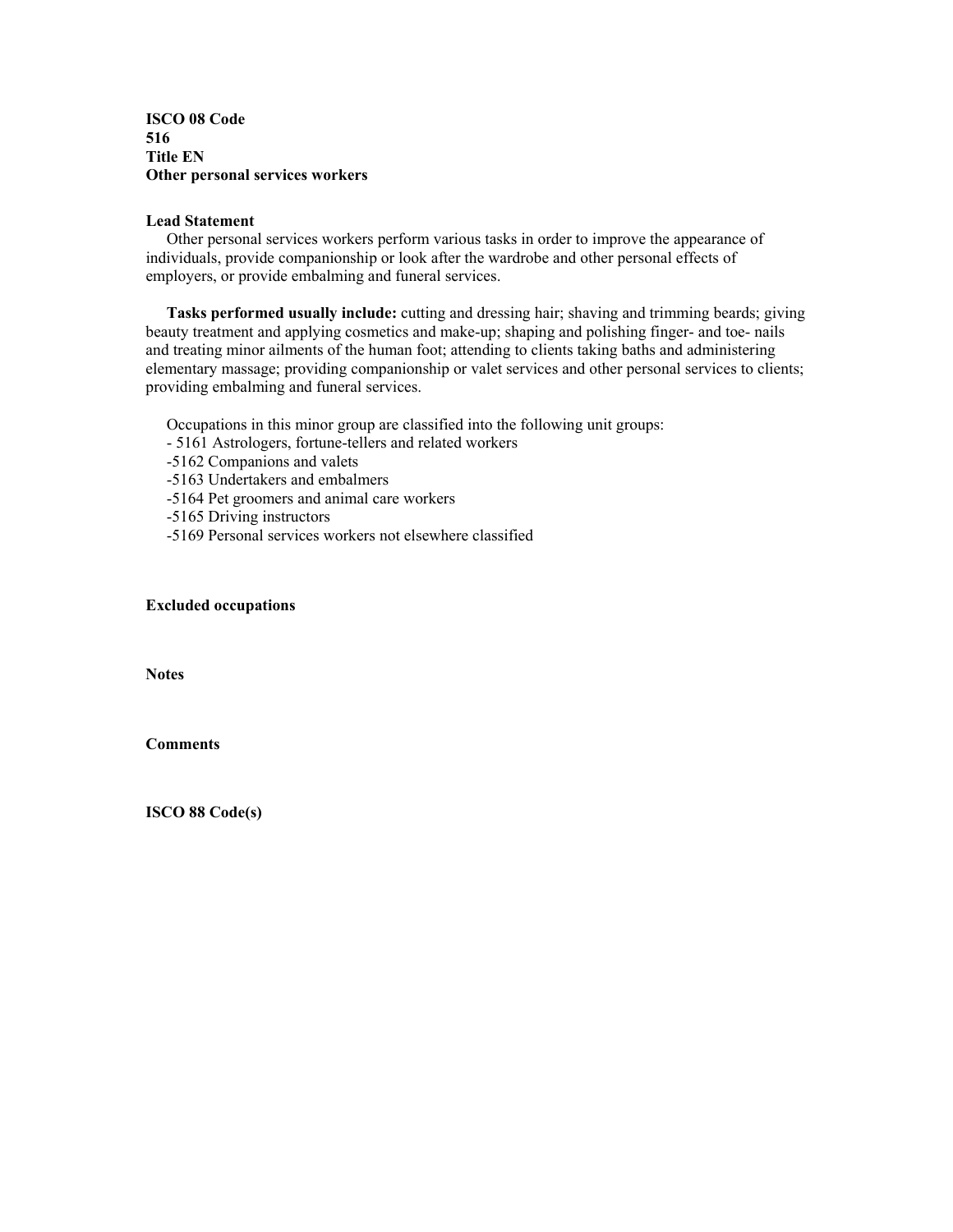# **ISCO 08 Code 5161 Title EN Astrologers, fortune-tellers and related workers**

## **Lead Statement**

 Astrologers, fortune-tellers and related workers recount past and predict future events in persons' lives by practicing astrology, on the basis of characteristics of the clients' palms, samples of playing cards drawn or other techniques.

# **Task statement**

Tasks include:

- (a) casting horoscopes of individuals at birth or later to recount past and forecast future events and conditions of their lives;
- (b) interpreting characteristics of clients' palms, samples of playing cards, position of tea leaves or coffee remnants in a cup, shapes and patterns of bones of dead animals, etc.;
- (c) forecasting future events on the basis of these interpretations;
- (d) determining auspicious times for various human activities such as inaugurations, marriages, journeys and religious and other ceremonies;
- (e) giving warnings and advice on possible courses of action;
- (f) advising individuals on precautions to be taken to avoid evil influences.

# **Included occupations**

 -Astrologer -Fortune-teller -Numerologist -Palmist

# **Excluded occupations**

 -Witch doctor- 3230 -Faith healer - 5169

## **Notes**

**ISCO 88 Code(s)**  5151, 5152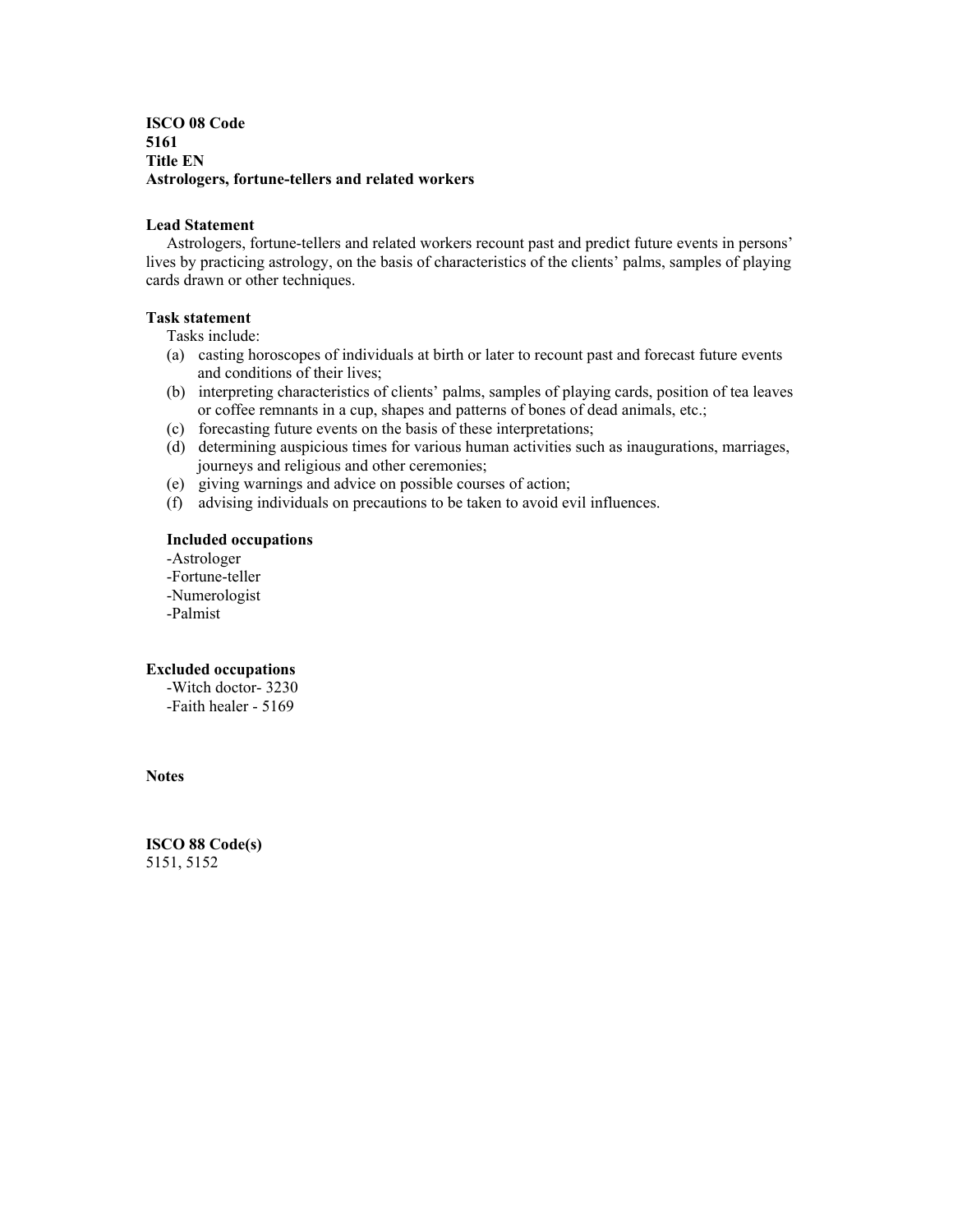**ISCO 08 Code 5162 Title EN Companions and valets** 

# **Lead Statement**

Companions and valets provide companionship and attend to the employer.

# **Task statement**

Tasks include:

- (a) providing companionship to employer by accompanying him/her to various places, reading, conversing and participating in activities such as sports;
- (b) assisting in entertaining visitors in employer's home;
- (c) keeping wardrobe and personal effects of the employer in good order.

#### **Included occupations**

Examples of the occupations classified here:

- Companion
- Valet

# **Excluded occupations**

Some related occupations classified elsewhere:

- Social escort - 5169

- Dancing partner - 5169

**Notes**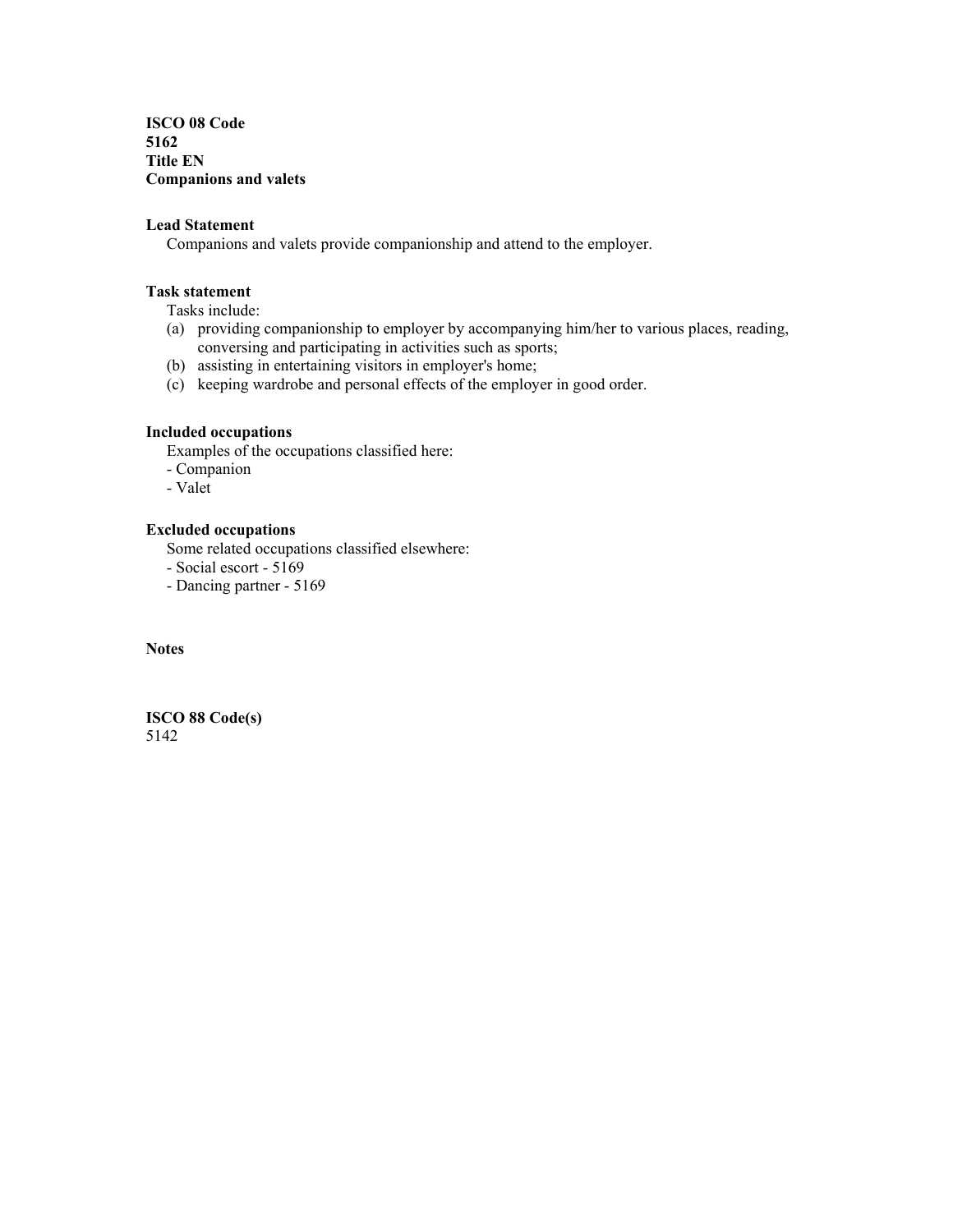**ISCO 08 Code 5163 Title EN Undertakers and embalmers** 

## **Lead Statement**

Undertakers and embalmers perform various tasks in the disposal of dead human bodies.

#### **Task statement**

Tasks include:

- (a) making arrangements for, and conducting, funerals, cremations and burials;
- (b) embalming human bodies to retard or arrest the process of decay;
- (c) conforming to health and sanitation and ensuring that legal requirements concerning embalming are met;
- (d) incising and closing incisions on various parts of the body and reshaping or reconstructing disfigured or maimed bodies when necessary;
- (e) dressing bodies and placing them in caskets;
- (f) conducting interviews to arrange for preparation of obituary notices, to assist with the selection of caskets or urns, and to determine the location and time of burials or cremations.

#### **Included occupations**

Examples of the occupations classified here:

- Embalmer
- Undertaker

#### **Excluded occupations**

**Notes**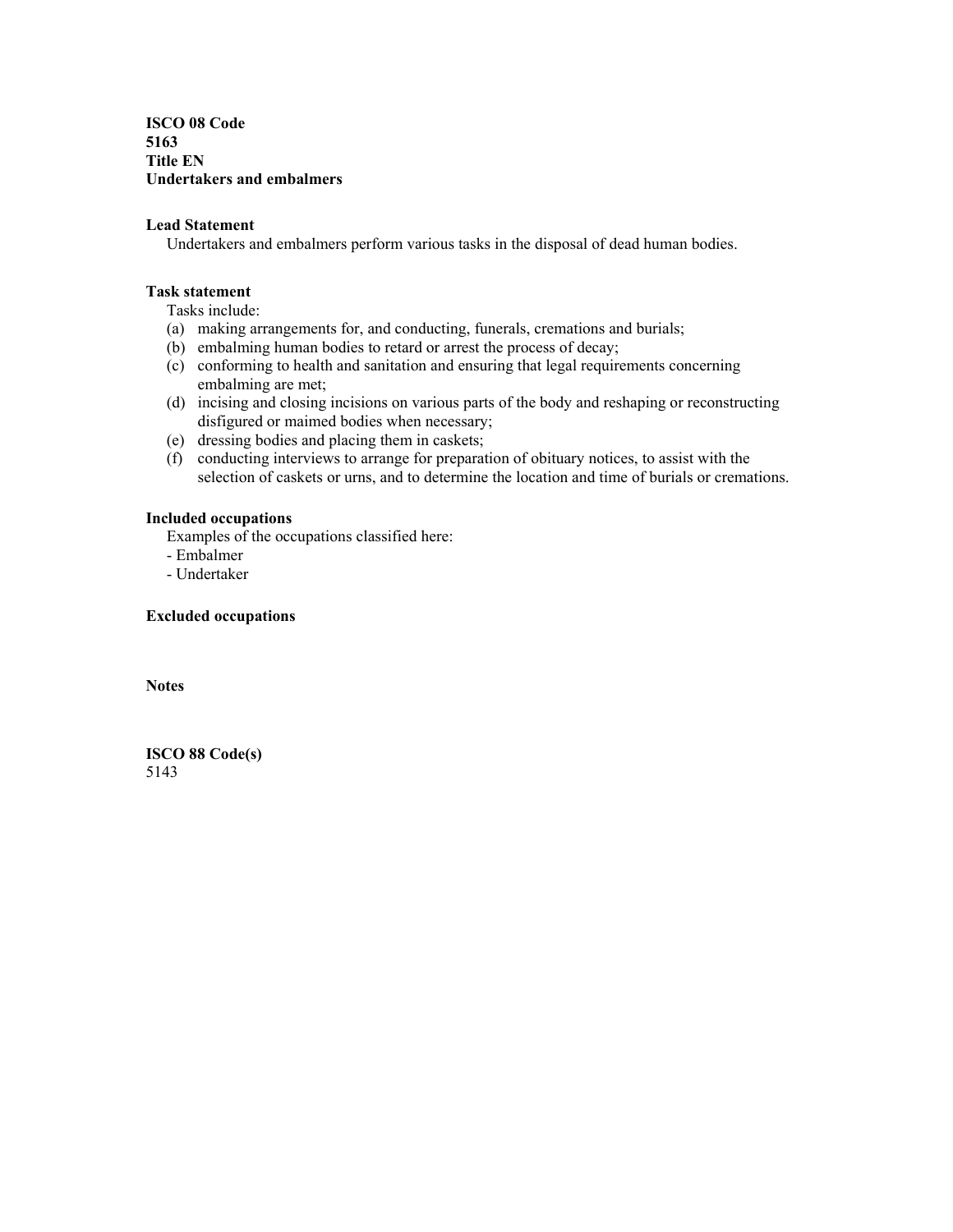## **ISCO 08 Code 5164 Title EN Pet groomers and animal care workers**

#### **Lead Statement**

 Pet groomers and animal care workers feed, handle, train and groom animals and assist veterinarians, animal health technologists and technicians in veterinary facilities, animal shelters, breeding and boarding kennels, zoos, laboratories, retail pet shops, riding schools, dog training schools pet grooming and similar establishments,

## **Task statement**

Tasks include:

- (a) bathing and feeding animals;
- (b) leading or carrying animals to treatment room and holding them during treatment;
- (c) cleaning and sterilising veterinary surgical instruments;
- (d) labelling drugs, chemicals and other pharmaceutical preparations and replenishing stock;
- (e) sterilising bottles, beakers and other equipment;
- (f) cleaning, organizing, and disinfecting animal quarters such as pens, stables, cages, and yards, and animal equipment such as saddles and bridles;
- (g) collecting and recording animal information such as weight, size, physical condition and , treatments received, medications given, and food intake;
- (h) training animals to develop and maintain desired animal behaviors for competition, entertainment, obedience, security, riding and related areas;
- (i) grooming animals by performing tasks such as washing, brushing, clipping, and trimming coats, cutting nails and cleaning ears.

## **Included occupations**

Examples of the occupations classified here:

- Dog trainer
- Horse breaker
- Pharmacy aid
- Veterinary aid
- Zoo keeper

#### **Excluded occupations**

**Notes** 

**ISCO 88 Code(s)**  5139, part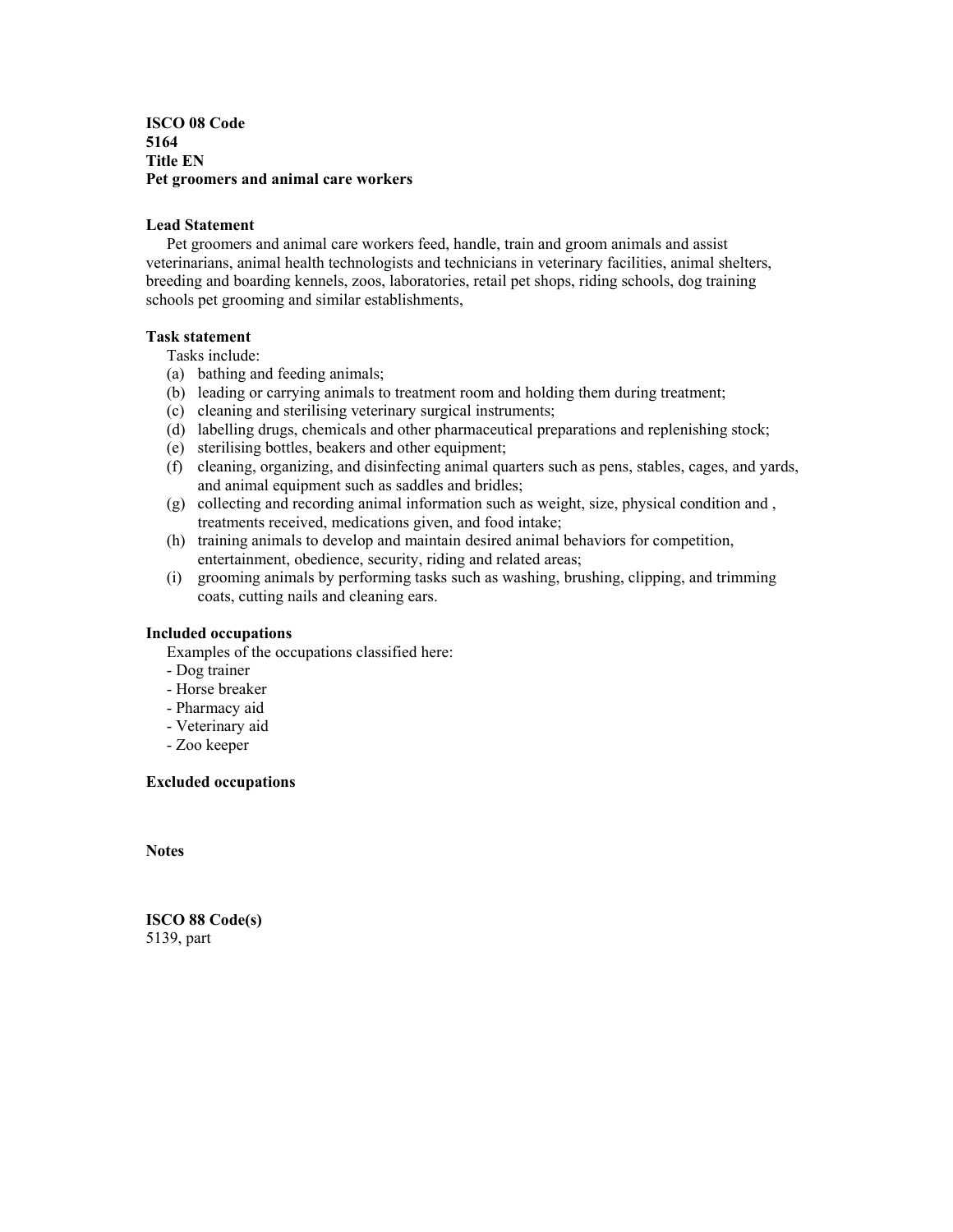**ISCO 08 Code 5165 Title EN Driving instructors** 

#### **Lead Statement**

Driving instructors teach how to drive motor vehicles.

#### **Task statement**

Tasks include:

- (a) instructing students under actual driving conditions, and explaining and demonstrating the operation of brakes, clutch, gear selection, automatic transmission, signals and lights;
- (b) teaching road traffic regulations;
- (c) teaching road craft and road safety;
- (d) advising students when they are ready to undergo driving examination;
- (e) advising on and teaching advanced driving techniques required for emergency situations;
- (f) illustrating and explaining handling and mechanical operation of motor vehicles and driving techniques using blackboard diagrams and audiovisual aids.

## **Included occupations**

- Driving instructor

## **Excluded occupations**

-Flying instructor

**Notes** 

ISCO 88 Code**(s)**  3340, part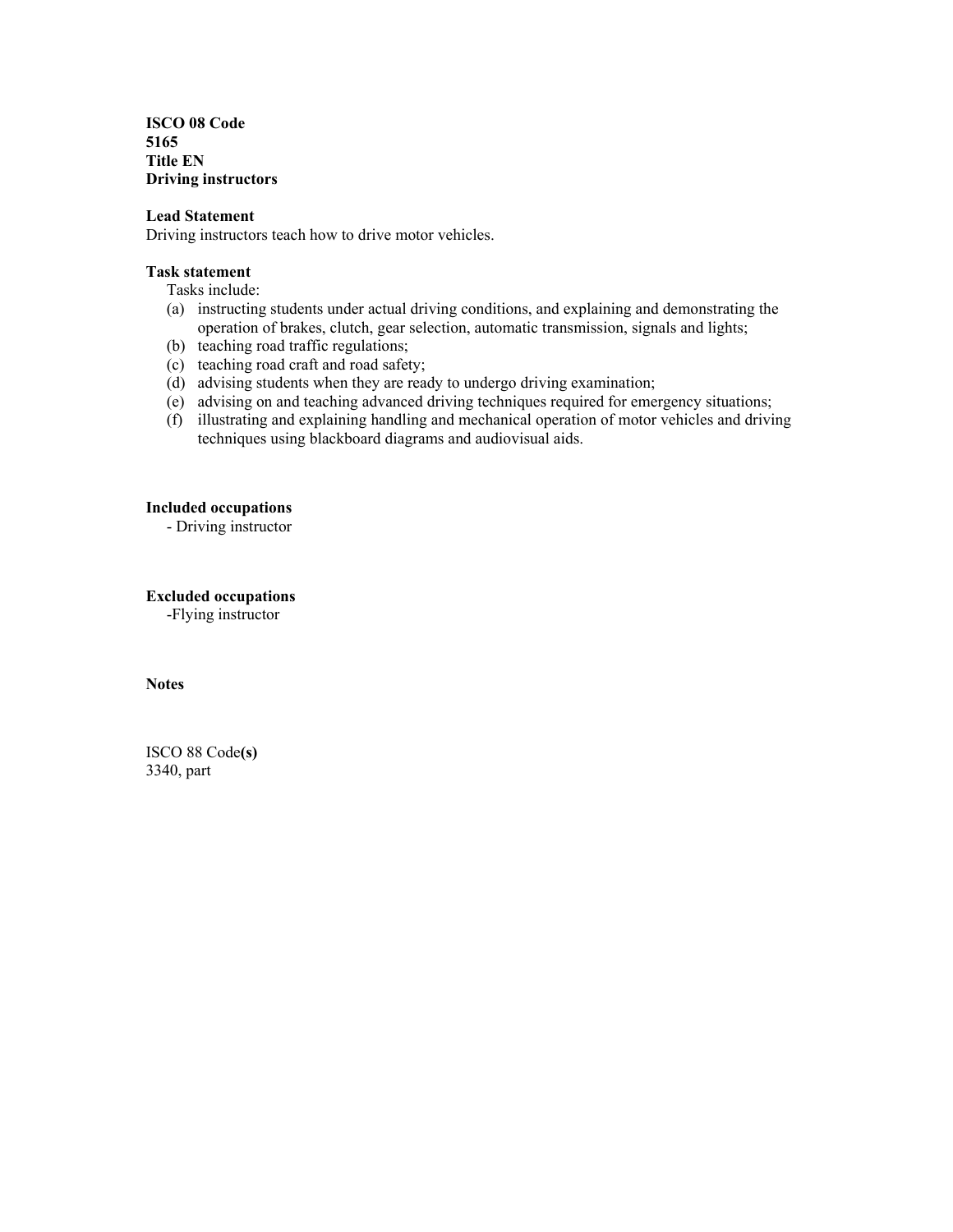# **ISCO 08 Code 5169**

#### **Title EN Personal services workers not elsewhere classified Lead Statement**

 This unit group covers personal services workers not classified elsewhere in Sub-major group 51 Personal services worker. For instance, those who undertake to treat human ailments using faith and who provide services and companionship as dancing partners, social escorts, and night-club hostesses or hosts are classified here.

## **Task statement**

In such cases tasks would include:

- (a) accompanying clients to restaurants and other outings;
- (b) acting as a dancing partner;
- (c) welcoming clients to a night-club and ensuring that they are entertained well;
- (d) treating human ailments using faith and the power of the human mind alone.

#### **Included occupations**

Examples of the occupations classified here:

- Social escort
- Club host
- Club hostess
- Dancing partner

#### **Excluded occupations**

Some related occupations classified elsewhere:

- Herbalist 3230
- Village healer 3230
- Witch doctor- 3230
- Companion 5162-

#### **Notes**

 Countries that have a requirement to compile statistics on those who provide sexual services to clients on a commercial basis should include them in unit group 5169, Other personal service workers not elsewhere classified. If there is a need, in national adaptations of ISCO-08, to identify this group separately from other occupational groups included in unit group 5169, use of unit group code 5168 is recommended for this purpose.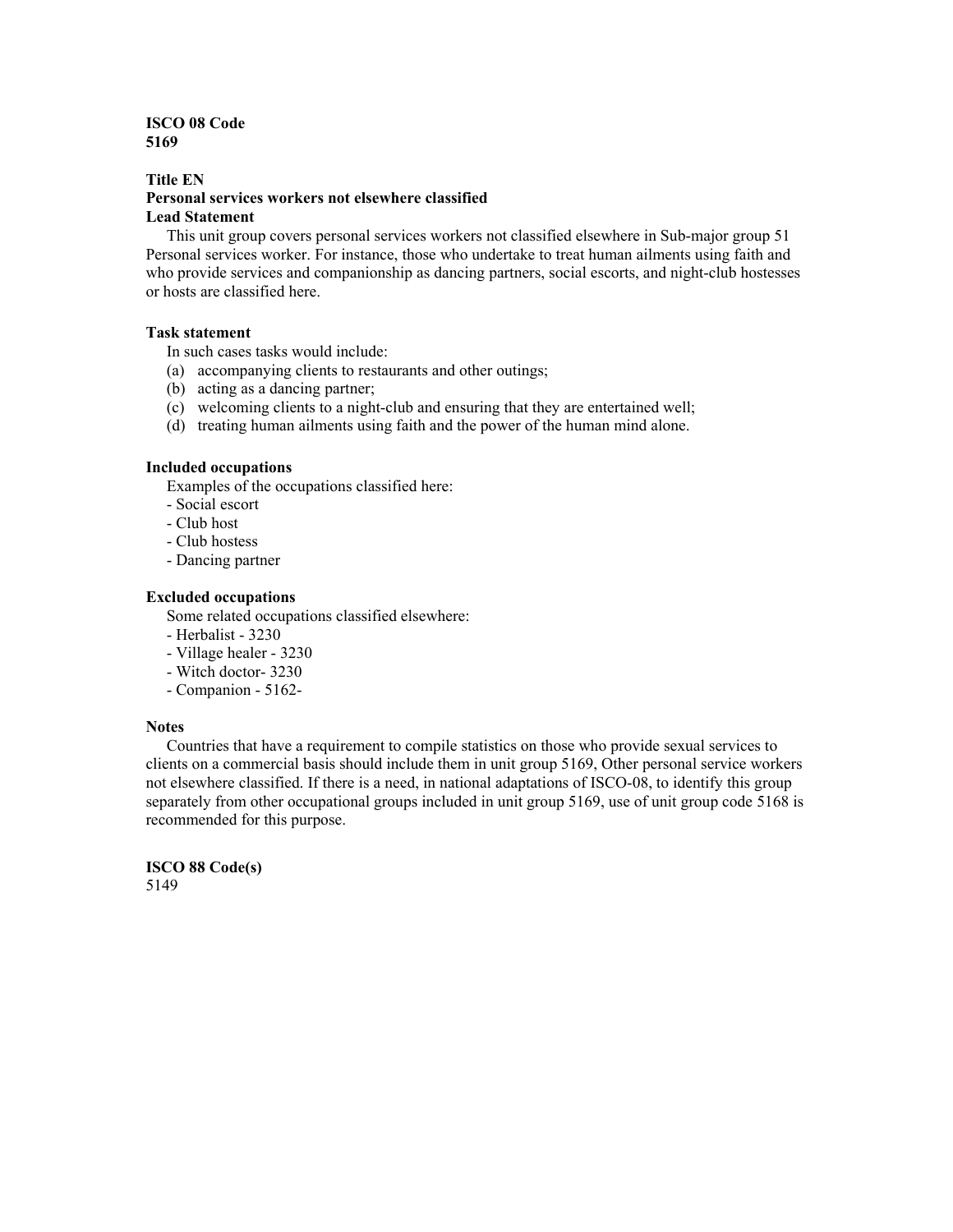**ISCO 08 Code 7541 Title EN Underwater divers** 

#### **Lead Statement**

 Underwater workers work under the surface of water, using underwater breathing apparatus to inspect, install, repair, and remove equipment and structures, conduct tests or experiments, rig explosives, photograph structures or marine life or find and recover missing items and persons.

#### **Task statement**

Tasks include:

- (a) taking safety precautions, such as monitoring dive lengths and depths, and registering with authorities before diving expeditions begin;
- (b) checking and maintaining diving equipment such as helmets, masks, air tanks, diving suits, harnesses and gauges;
- (c) descending into water with the aid of diver helpers, using scuba gear or diving suits
- (d) working under water to lay and repair bridges, piers and harbour-wall foundations;
- (e) inspecting for suspected damage and making minor repairs to ships' hulls and underwater installations;
- (f) reporting on condition of wrecked ships;
- (g) removing underwater obstructions;
- (h) drilling holes for underwater blasting;
- (i) performing various underwater tasks connected with salvage work or recovering dead bodies;
- (j) communicating with workers on the surface while underwater, using signal lines or telephones;
- (k) obtaining information about diving tasks and environmental conditions.

#### **Included occupations**

Examples of the occupations classified here:

- Salvage frogman
- Underwater worker

#### **Excluded occupations**

**Notes**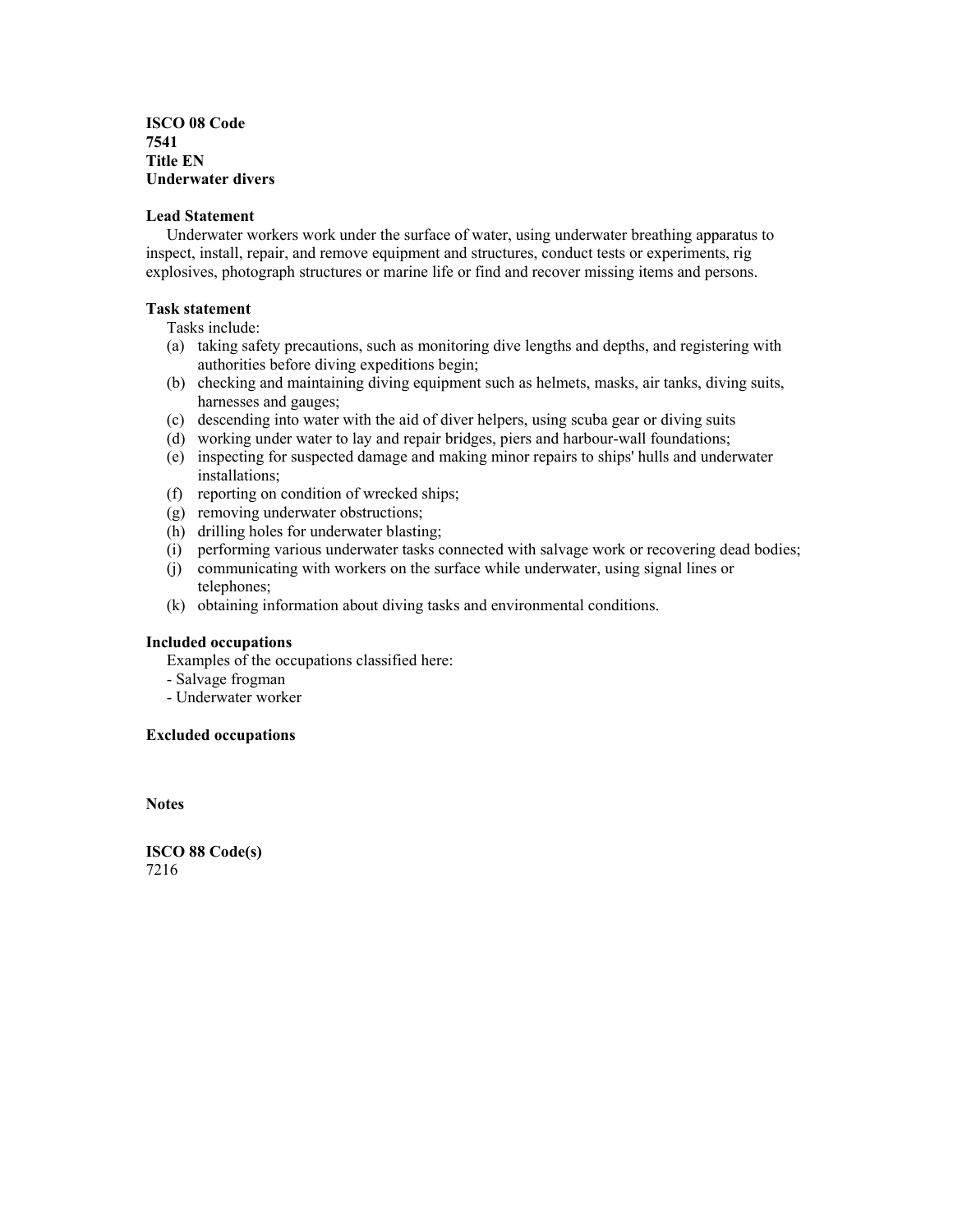# **ISCO 08 Code 7543 Title EN Product graders and testers (except foods and beverages)**

#### **Lead Statement**

 Product graders and testers (except foods and beverages) inspect , test, sort, sample, and weigh raw materials, manufactured components and non-comestible goods produced or sold, to ensure compliance with quality standards and to identify defects, wear, and deviations from specifications, and to grade and classify them according to their quality.

#### **Task statement**

Tasks include:

- (a) inspecting and testing products, parts and materials for conformity with specifications and standards;
- (b) grading and classifying natural textile fibres for spinning and winding;
- (c) discarding or rejecting products, materials, and equipment not meeting specifications; (d) analyzing and interpreting blueprints, data, manuals, and other materials to determine
- specifications, inspection and testing procedures;
- (e) notifying supervisors and other personnel of production problems, and assisting in identifying and correcting these problems;
- (f) recording inspection or test data, such as weights, temperatures, grades, or moisture content, and quantities inspected or graded;
- (g) marking items with details such as grade and acceptance or rejection status;
- (h) measuring dimensions of products using instruments such as rulers, calipers, gauges, or micrometers;
- (i) analyzing test data and making computations as necessary to determine test results.

## **Included occupations**

- Quality inspector
- Product grader
- -Wool classer

#### **Excluded occupations**

- Vehicle inspector 3115
- Product safety inspector 3257
- Fruit grader 7515
- Vegetable grader 7515
- $-$  Fur grader  $-7531$
- Pelt grader 7535

**Notes** 

**ISCO 88 Code(s)**  3152, part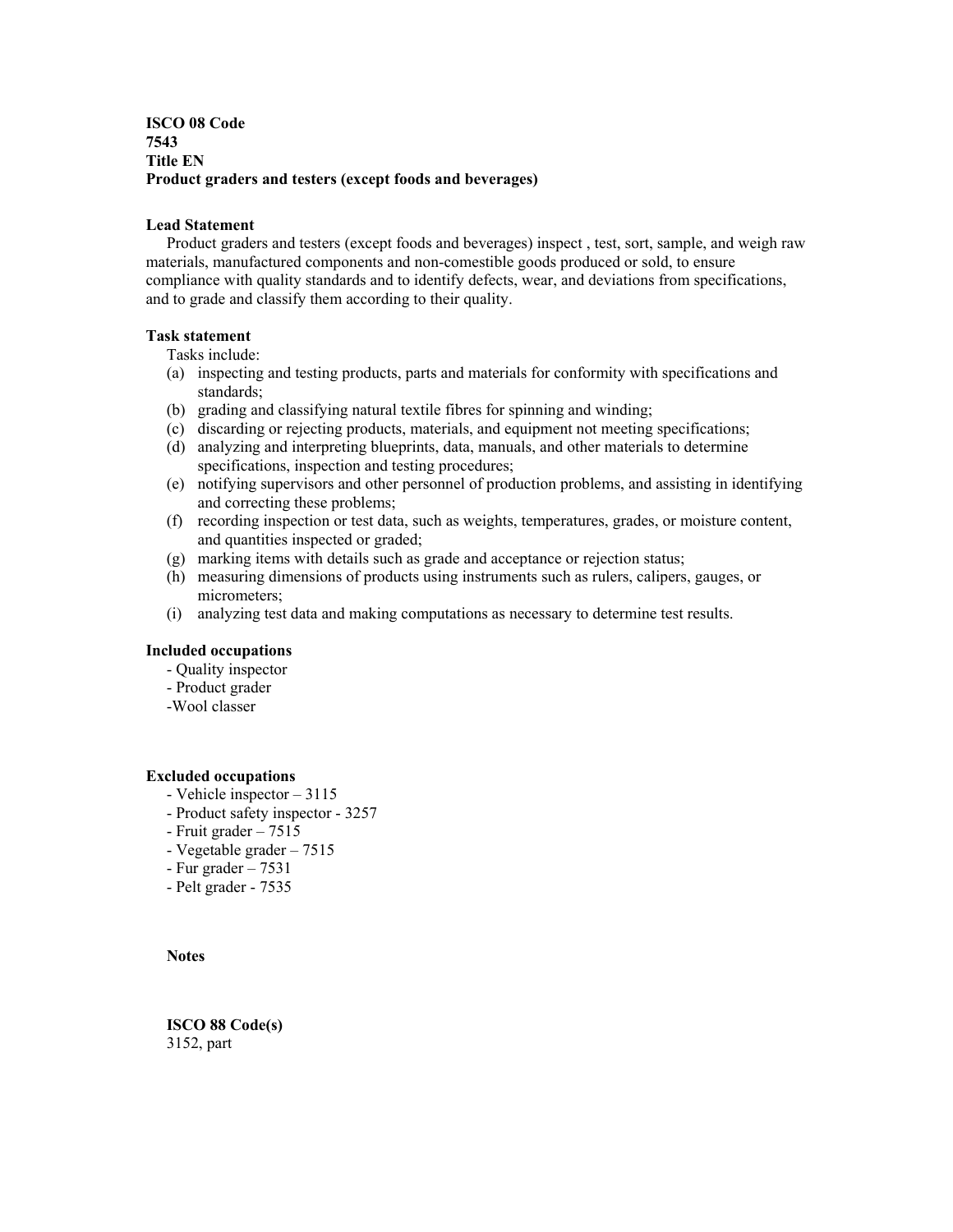**ISCO 08 Code 7544 Title EN Fumigators and other pest and weed controllers** 

## **Lead Statement**

 Fumigators and other pest and weed controllers use chemicals to remove harmful insects, small animals, wild plants and other unwanted organisms to prevent damage to crops and buildings and other structures and their surroundings and to prevent health risks.

# **Task statement**

Tasks include:

- (a) operating and monitoring equipment for spraying pests and weeds;
- (b) mixing chemicals according to instructions;
- (c) covering areas to specified depths with pesticides, applying knowledge of weather conditions, droplet sizes, elevation-to-distance ratios, and obstructions;
- (d) spraying or releasing chemical solutions or toxic gases and setting traps to kill pests and vermin, such as mice, termites, and roaches;
- (e) lifting, pushing, and swinging nozzles, hoses, and tubes in order to direct spray over designated areas;
- (f) filling sprayer tanks with water and chemicals;
- (g) cleaning and servicing machinery to ensure operating efficiency.

## **Included occupations**

- Fumigator
- Pest controller
- Weed controller

## **Excluded occupations**

- Aerial crop sprayer - 3153

**Notes**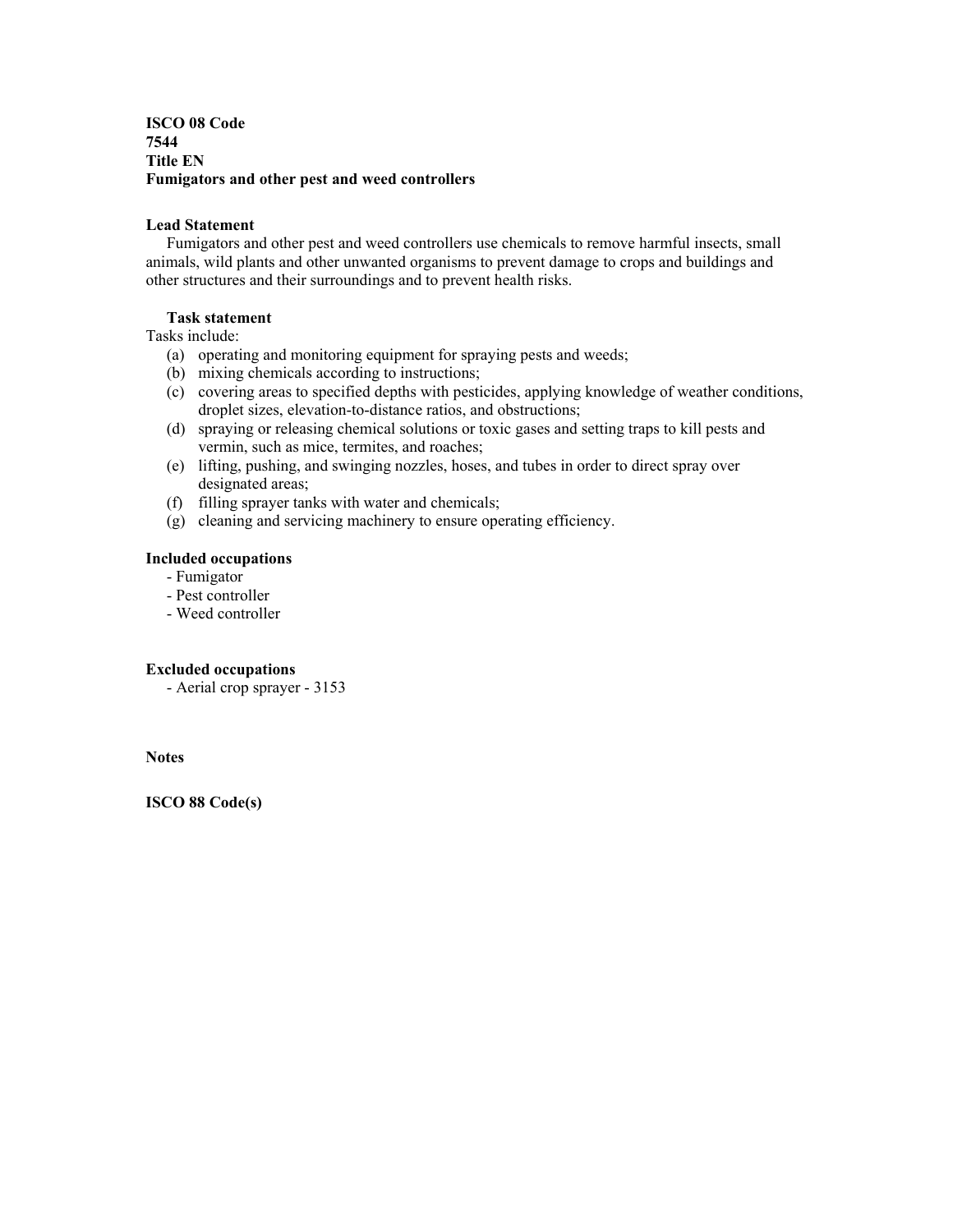## **ISCO 08 Code 962 Title EN Other elementary workers**

#### **Lead Statement**

 Other elementary workers deliver and carry messages and packages, collect money and stock vending machines, read meters, collect water and firewood, collect and issue tickets for parking, for events and provide patrons with the relevant information.

# **Task statement**

 Tasks performed usually include- chopping wood, collecting water and firewood; delivering messages, packages and other items within or between establishments, or elsewhere; performing duties as a post-runner; issuing and collecting tickets and passes, delivering vehicles or providing customers with instructions for locating vehicles; calculating parking charges; filling storage areas of vending machines and collecting money from containers; reading electricity, gas or water meters and recording consumption.

Occupations in this minor group are classified into the following unit groups:

- 9621 Messengers, package deliverers and luggage porters
- 9622 Odd job persons
- 9623 Meter readers and vending machine collectors
- 9624 Water and firewood collectors
- 9629 Elementary workers not elsewhere classified

# **Excluded occupations**

**Notes**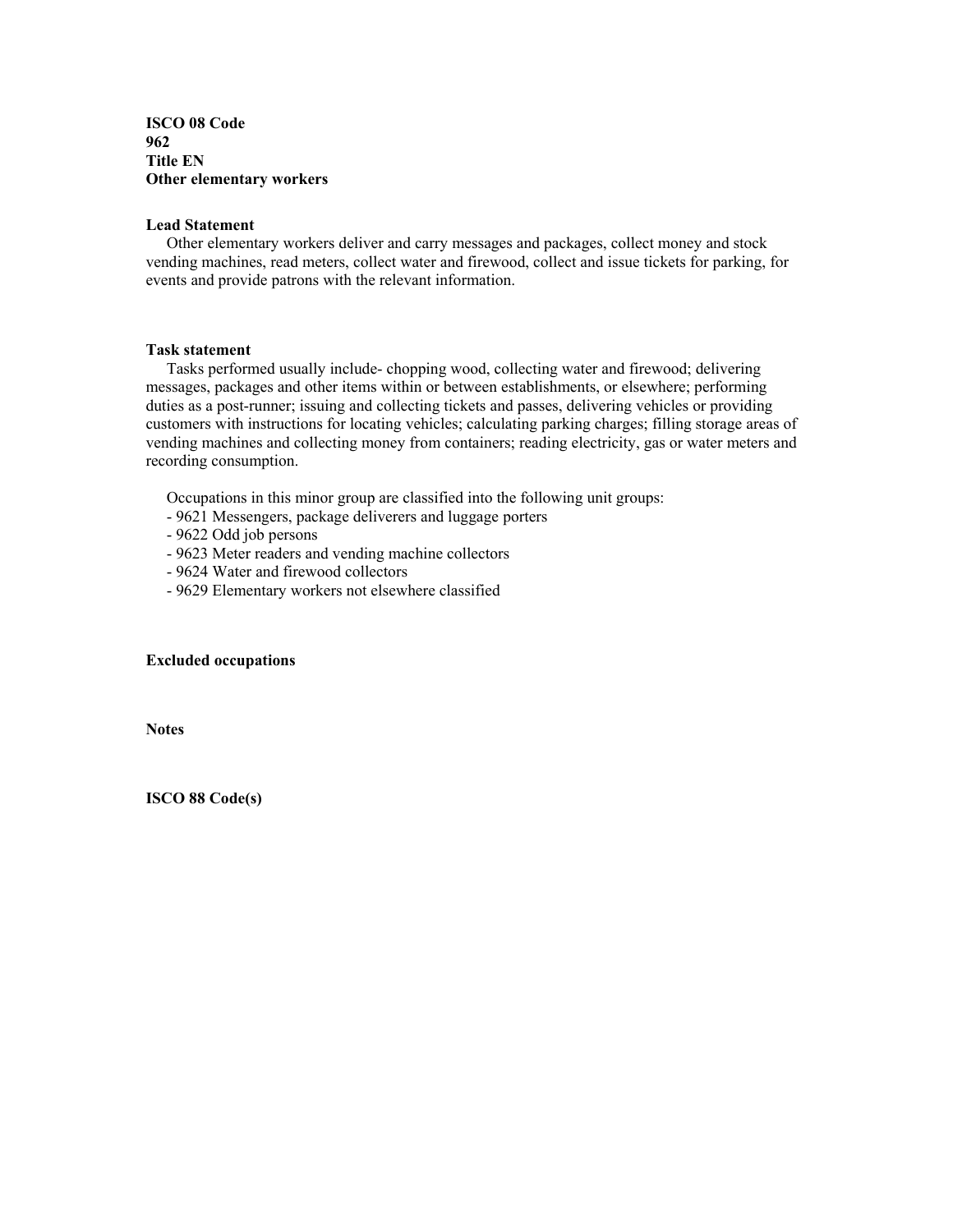# **ISCO 08 Code 9621 Title EN Messengers, package deliverers and luggage porters**

## **Lead Statement**

 Messengers, package and luggage porters and deliverers carry and deliver messages, packages and other items within an establishment or between establishments, to households and elsewhere, or carry luggage especially at hotels, stations and airports.

# **Task statement**

Tasks include -

- (a) delivering messages, packages and other items within an establishment or between establishments, or elsewhere;
- (b) performing the duties of a post-runner;
- (c) delivering various goods to and from enterprises, shops, households and other places;
- (d) carrying and delivering luggage at hotels, stations, airports, and elsewhere;
- (e) receiving and marking baggage by completing attaching claim checks;
- (f) planning and following the most efficient route;
- (g) sorting items to be delivered according to the delivery route.

# **Included occupations**

Examples of the occupations classified here:

- Hand/newspapers deliverer
- Messenger
- Luggage porter
- Post-runner

# **Excluded occupations**

Some related occupations classified elsewhere:

- Postman 4412
- Postwoman 4412

# **Notes**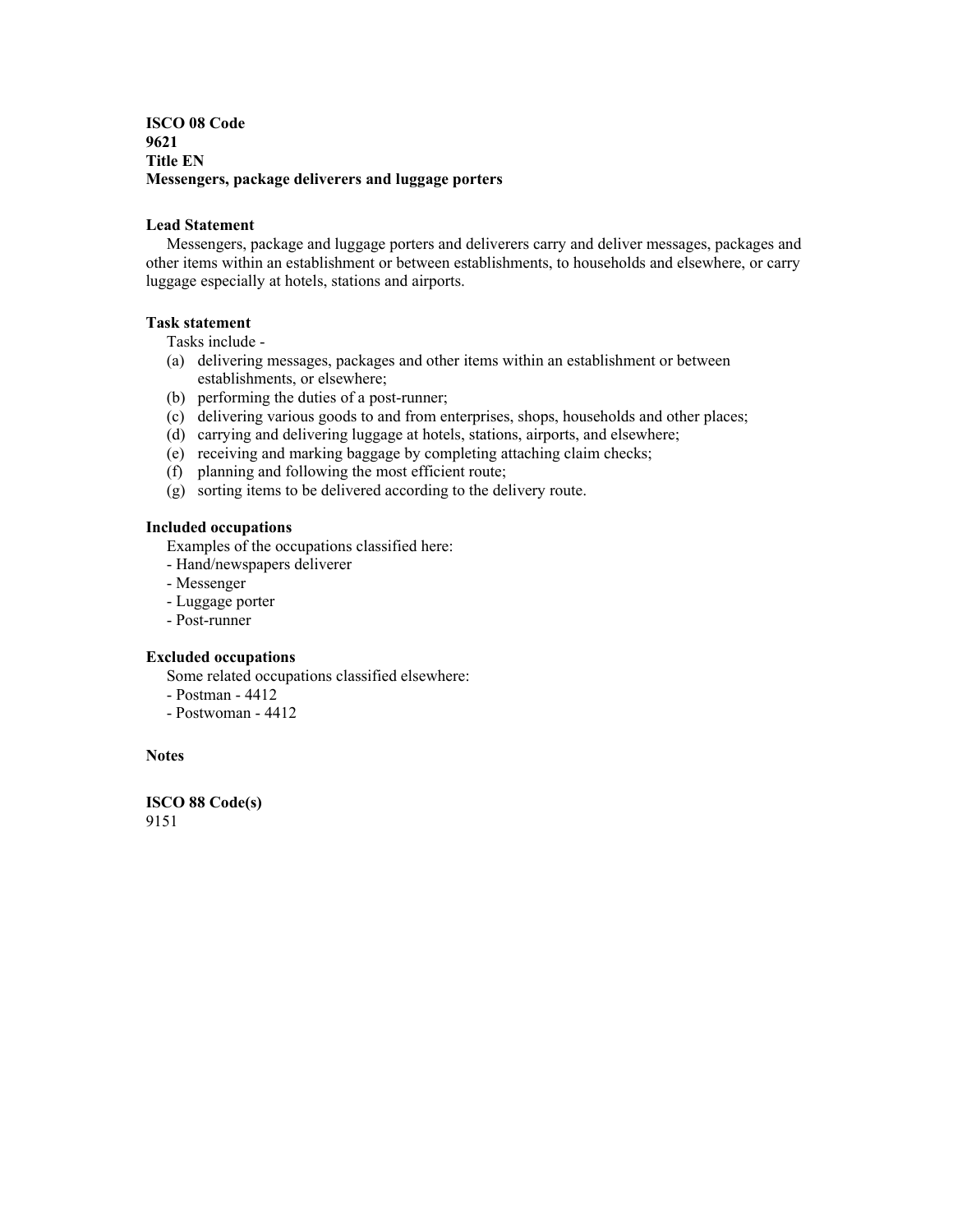**ISCO 08 Code 9623 Title EN Meter readers and vending-machine collectors** 

#### **Lead Statement**

 Vending-machine money collectors, meter readers and related workers stock vending machines and collect money from them or from parking meters and other coin-boxes, or read electricity, gas or water meters.

# **Task statement**

Tasks include -

- (a) filling storage areas of vending machines and collecting money from their containers;
- (b) collecting money from parking meters and similar coin-boxes;
- (c) reading electricity, gas or water meters and recording consumption;
- (d) keeping records of merchandise distributed and money collected;
- (e) proceeding along established routes to take readings of meter dials;
- (f) verifying readings in cases where consumption appears to be abnormal, and record possible
- (a) reasons for fluctuations;
- (g) inspecting meters for unauthorized connections, defects, and damage such as broken seals.

#### **Included occupations**

Examples of the occupations classified here:

- Vending machine collector

- Meter reader

#### **Excluded occupations**

**Notes**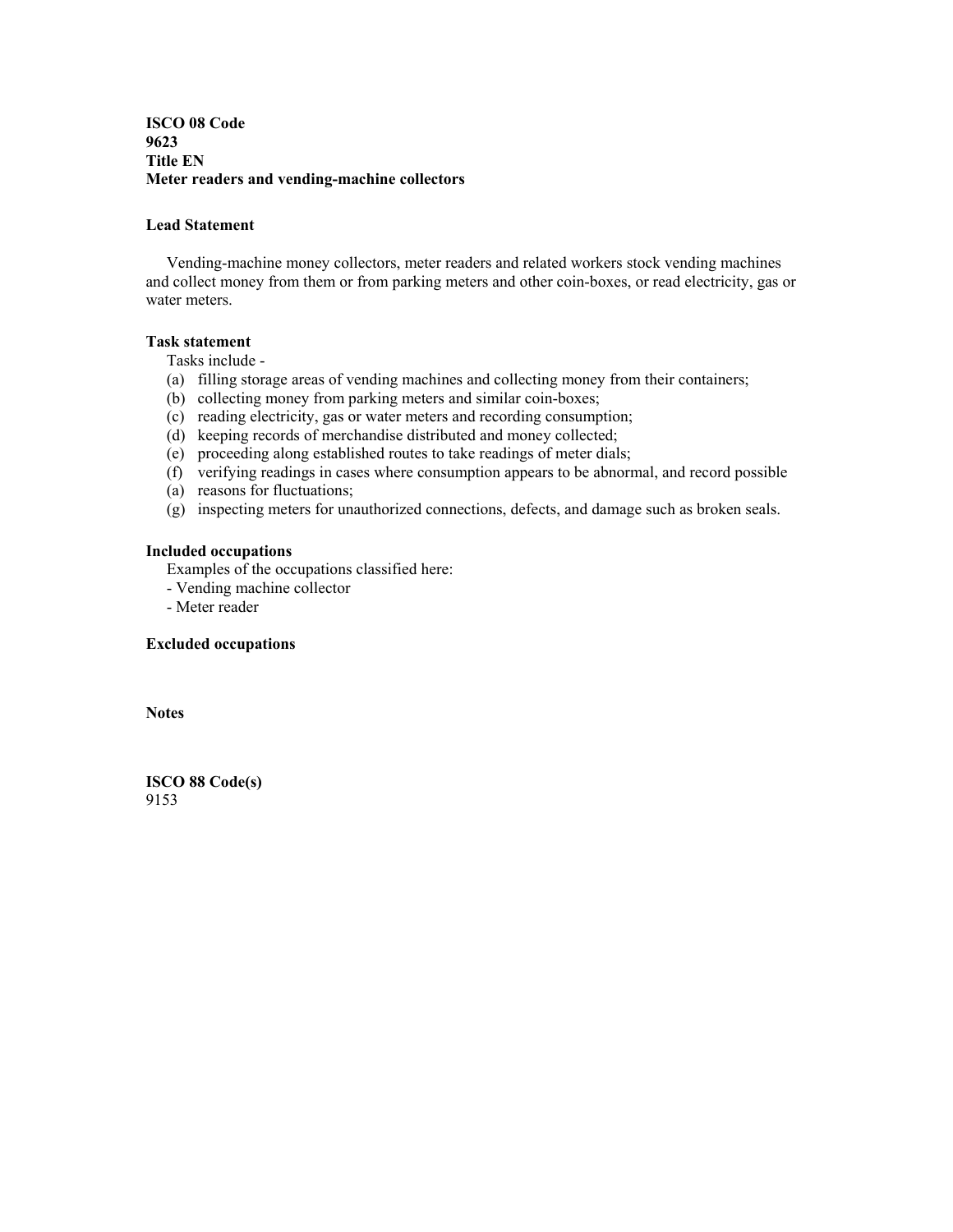**ISCO 08 Code 9624 Title EN Water and firewood collectors** 

#### **Lead Statement**

 Water and firewood collectors collect and water and firewood transport them on foot or using hand or animal carts.

## **Task statement**

Tasks include -

- (a) cutting and collecting wood from forests for sale in market or as fuel or for own consumption;
- (b) visiting forests or fields to pick pieces of dried wood from ground and arranging them in heaps;
- (c) cutting decayed branches and trunks of trees using axe and hand -saw;
- (d) tying collected wood into small faggots and carrying them or transporting them on a cart to the market for sale or to village or household for use;
- (e) drawing water from wells, rivers or ponds etc. for domestic use;
- (f) collecting water in leather bags, buckets or other containers from taps, ponds or wells and delivering the water to the houses of clients or to own household for drinking, cleaning of drains, storage in tanks;
- (g) supplying water to work sites.

# **Included occupations**

 Examples of the occupations classified here: -Firewood collector -Water collector

#### **Excluded occupations**

**Notes** 

**ISCO 88 Code(s)**  9162 part